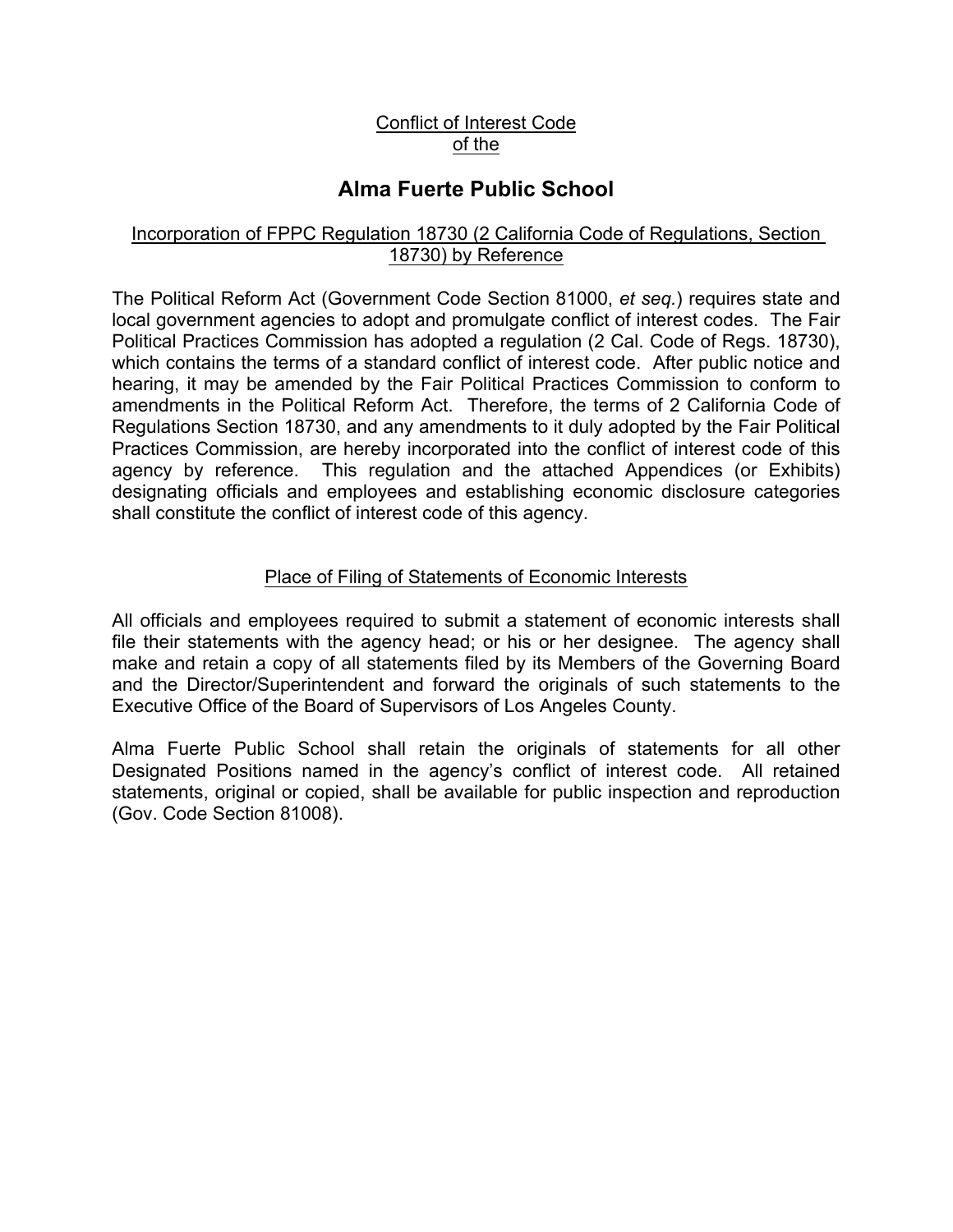# **Alma Fuerte Public School**

## **Exhibit "A"**

### **CATEGORY 1**

Persons in this category shall disclose all interest in real property which is located in whole or in part within two (2) miles of any facility utilized by Alma Fuerte Public School, including any leasehold, beneficial or ownership interest or option to acquire such interest in real property.

Persons are not required to disclose a residence, such as a home or vacation cabin, used exclusively as a personal residence; however, a residence in which a person rents out a room or for which a person claims a business deduction may be reportable.

#### **CATEGORY 2**

Persons in this category shall disclose all investments and business positions in, and sources of income (including gifts, loans and travel payments) that are from, business entities engaged in the performance of work or services, or sources that manufacture, sell, repair, rent or distribute school supplies, books, materials, school furnishings or equipment of the type utilized by Alma Fuerte Public School.

### **CATEGORY 3**

Persons in this category shall disclose all investments and business positions in, and sources of income (including gifts, loans and travel payments) that are from, business entities engaged in the performance of work or services, or sources that manufacture, sell, repair, rent or distribute school supplies, books, materials, school furnishings or equipment of the type utilized by the designated position's department.

#### **CATEGORY 4**

Persons in this category shall disclose all income (including gifts, loans and travel payments) from any Alma Fuerte Public School employee or any known representative or association of such employee, or any business known by the reporting official to be owned or controlled by such employee.